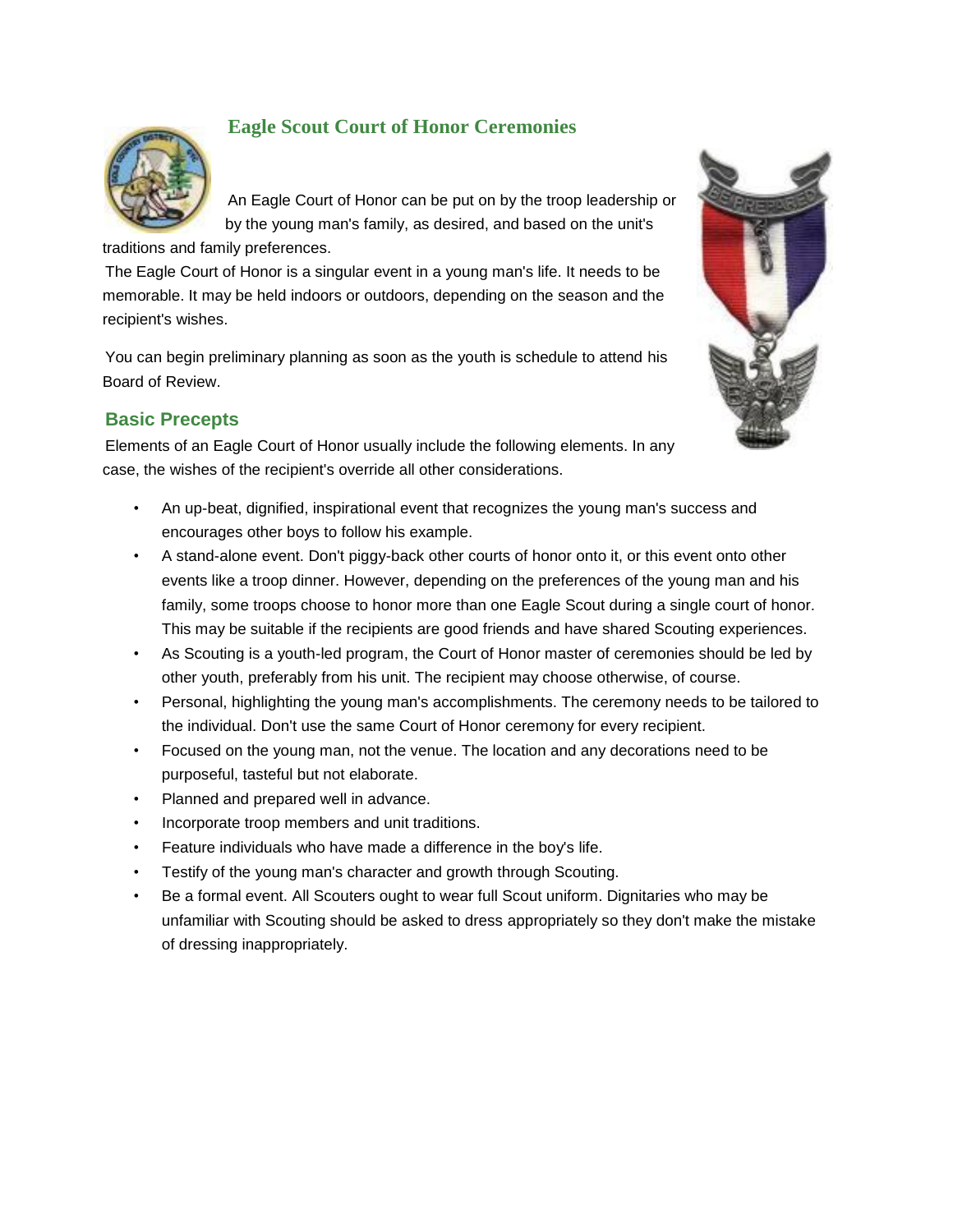# **Location**

Choose a location for the Eagle Court of Honor that is dignified but not expensive. Expensive locations may call attention to themselves and distract from the event. Since this is a Scouting event for youth, avoid locations that serve alcohol like a Country Club. But the family's preferences should come first.

## **Advance Preparations**

#### **90 Days Plus**

- Select and reserve a location.
- Coordinate with any out-of-town guests, if any.

#### **From 60-90 Days**

- Seek the Scout's and parent's input on what they'd like incorporated into the program and event.
- Prepare first draft of the COH script.
- Order invitations
- Request commendation letters from state and federal representatives, if desired.
- Request Certificate of Recognition from U.S. Army, if desired
- Order a commemorative flag from the U.S. Capital, if desired.
- Order the Eagle Scout badge kit.
- Send invitations to public officials and any key individuals, if desired.
- Confirm availability of all those who will take part in the ceremony.
- Request participation of Order of the Arrow honor guard, if desired.
- Purchase membership in the National Eagle Scout Association, if desired.

#### **From 30-60 Days**

- Send invitations to friends and family, teachers, other related individuals
- Print and mail invitations
- Reserve U.S. and Troop flags, as needed.
- Order cake and flowers, if desired.
- Update troop Eagle plaque, if needed.
- Order gifts, plaque for recipient, if desired.

## **From 5-30 Days**

- Send press release to local media.
- Complete the script.
- Prepare, finalize, and print the program.
- Verify availability of all participants in the Court of Honor.
- Give all participants a copy of their part of the program.
- If the program includes reading an Eagle Charge or other reading, give the person responsible a copy of what they will read.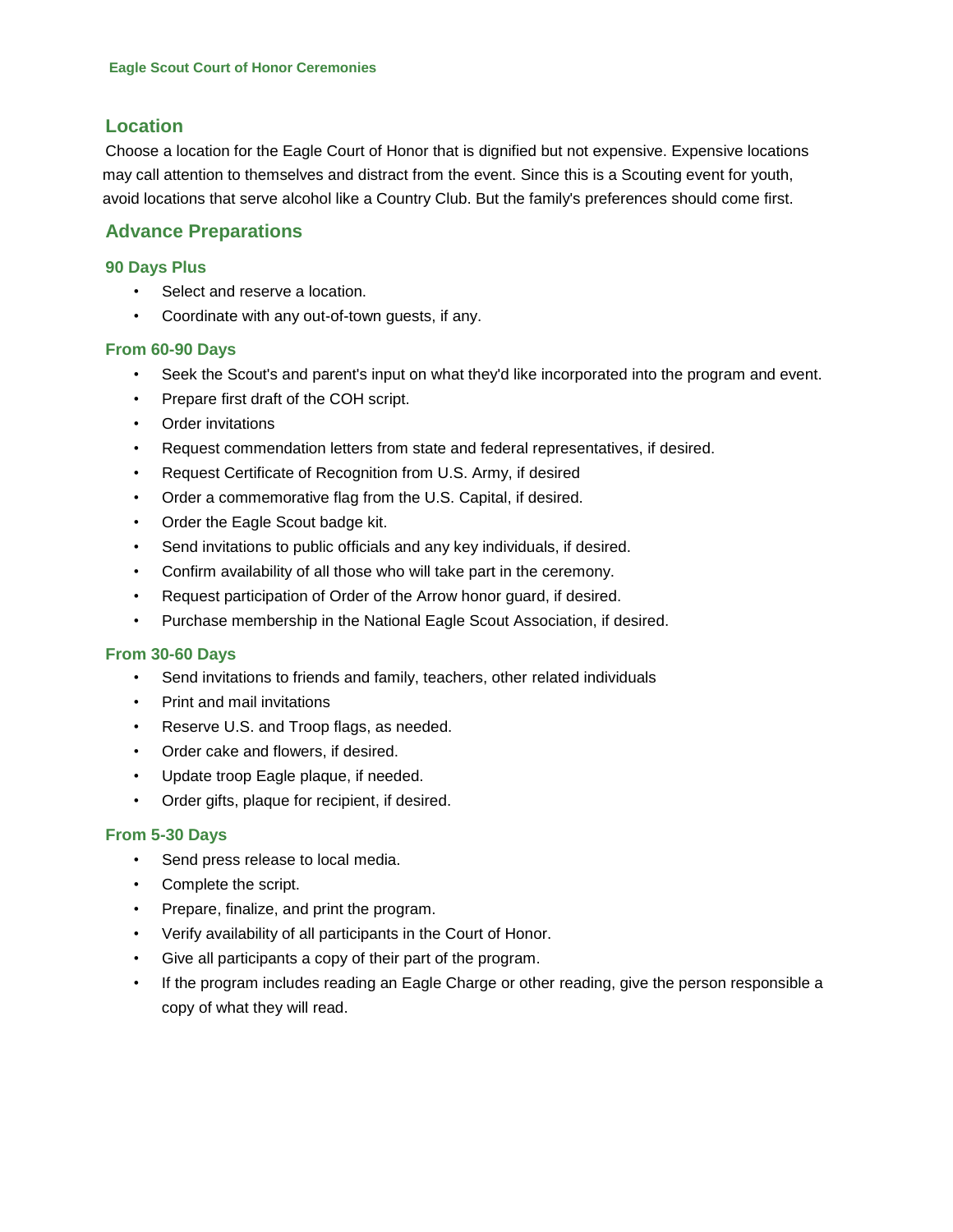- Arrange for early access to the location and verify who will set up and take down the chairs, tables, etc.
- Make extra copies of the script for use during the Court of Honor.
- Verify availability of a podium, if desired.

## **Day of the Court of Honor**

- **Rehearsal**
- Pick up cake or other food, if desired.
- Confirm the Eagle Badge Presentation Kit will be brought to the event.
- Arrive early to confirm setup
- Put out just enough seating; have more chairs available if needed.

## **Guests**

This is the young man's event. He may consider inviting any of the following. Along with selecting his guests, he ought to select who he wants to take part in his ceremony.

- **Friends**
- **Relatives**
- Troop members (also past members of the troop that he knows)
- Eagles from previous years in the troop
- Scouts and Scouters from other troops whom your son knows
- The Charter Organization Representative from the troop's sponsor
- His bishop, past bishop, pastor and current and prior youth leaders
- Merit Badge counselors
- Summer camp personnel
- District and council leaders
- Principal and teachers from school
- Church friends
- Community leaders
- Business acquaintances and coworkers
- **Neighbors**

# **Elements of the Court of Honor**

There isn't one right way to conduct a court of honor or a specific sequence or series of steps for the event. But most courts of honor include the following elements:

- Opening flag ceremony
- **Invocation**
- Trail of the Eagle
- Trail to Eagle
- Formation of the "Eagle's Nest"
- Parents escorted to front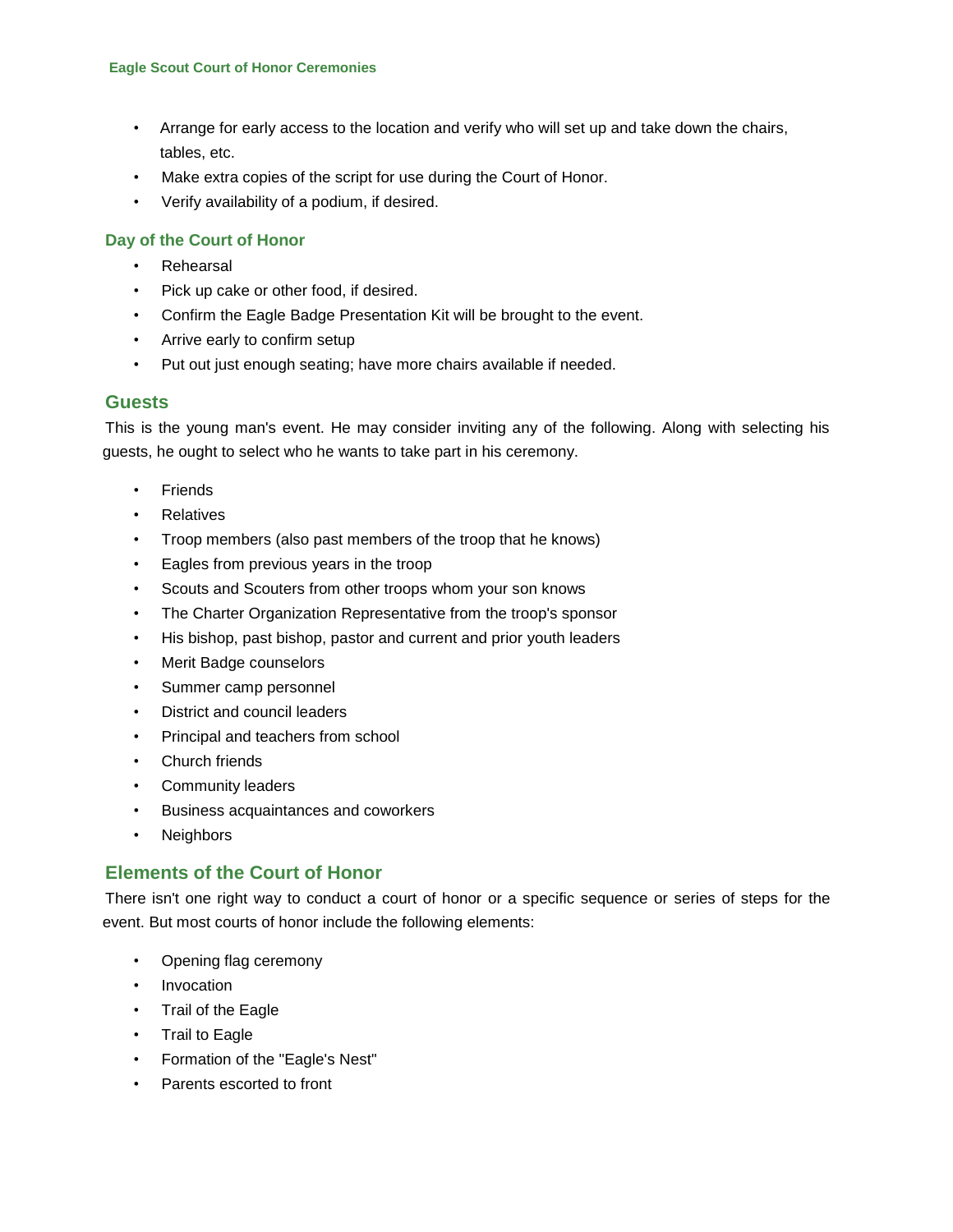- Eagle Pledge or Oath
- Badge presented
- Parents receive pins
- Parents escorted back to seats
- Response by Eagle
- "Keynote" speech
- **Benediction**
- Closing flag ceremony
- Reception

## **Additional Elements in a Court of Honor**

In addition to the elements listed above, an Eagle Court of Honor may include:

- Eagle roll call and/or Eagle's Nest
- Scoutmaster and or Coach's Minute
- Music, for example, *America the Beautiful* or *Scout Vespers.*
- Parent acknowledgment
- Reading of the Eagle Letter
- Eagle Scout Challenge or Trail to Eagle
- Family awards and presents
- Scouting biography:
	- Ranks and dates
	- Merit badges earned
	- Leadership positions held
	- Special Scouting events and trips
- Displays illustrating his Scouting history, including, for example:
	- Scouting photographs or slides
	- Cub Scout uniform
	- Merit badge projects
	- Scouting presents
	- Scrapbook
	- Letters from dignitaries
	- Board of Review papers
	- Certificates and Awards
	- Patch blanket or vest
	- Cub Scout awards and projects
	- Cub and Boy scout handbooks
	- Eagle project papers
	- Eagle project photographs
	- Eagle project Video
- Order of the Arrow team dance
- Guest book